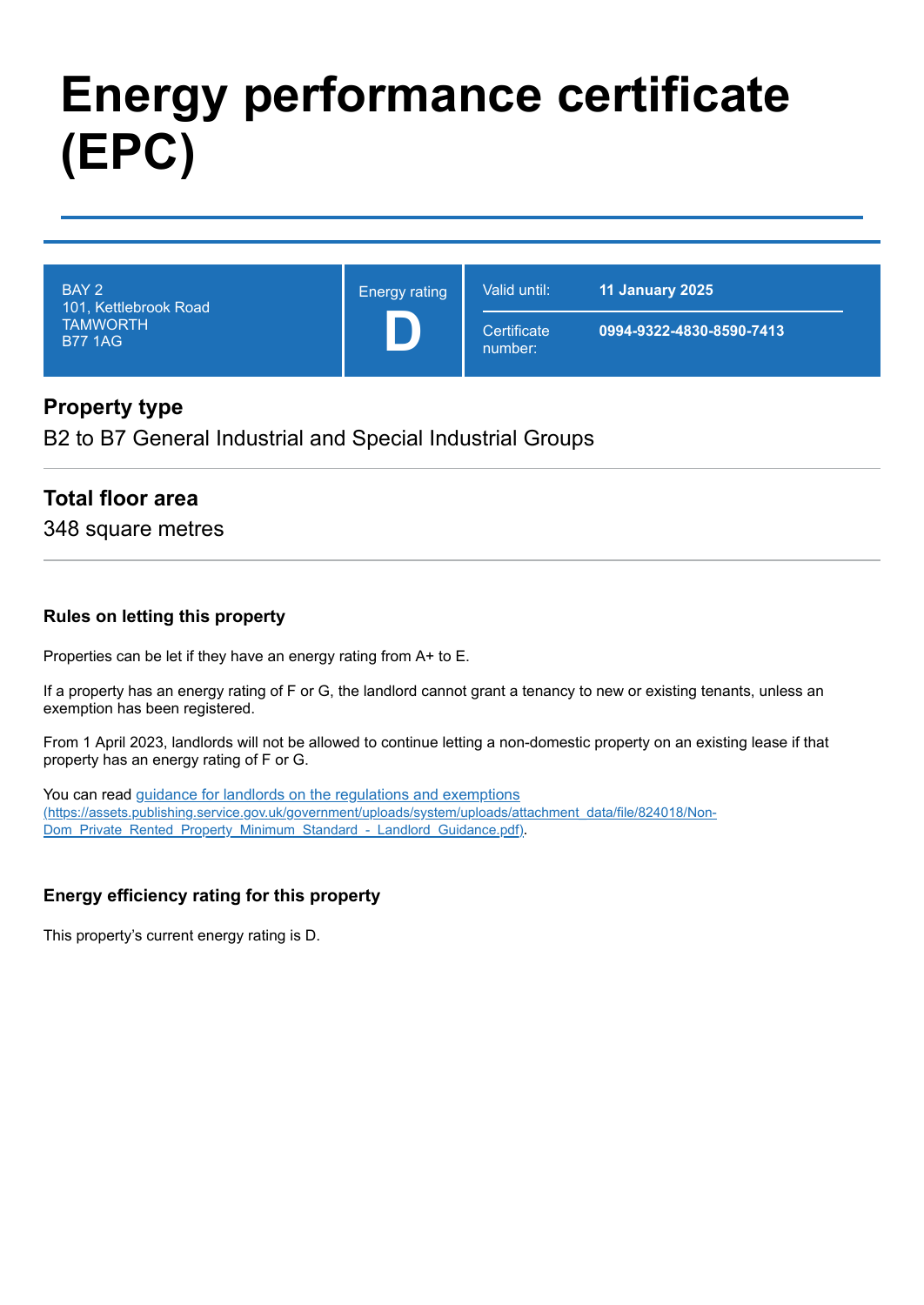

Properties are given a rating from A+ (most efficient) to G (least efficient).

Properties are also given a score. The larger the number, the more carbon dioxide (CO2) your property is likely to emit.

28 | B

83 | D

#### **How this property compares to others**

Properties similar to this one could have ratings:

## **If newly built**

## **If typical of the existing stock**

**Breakdown of this property's energy performance**

**Main heating fuel** Natural Gas

#### **Building environment**

Heating and Natural Ventilation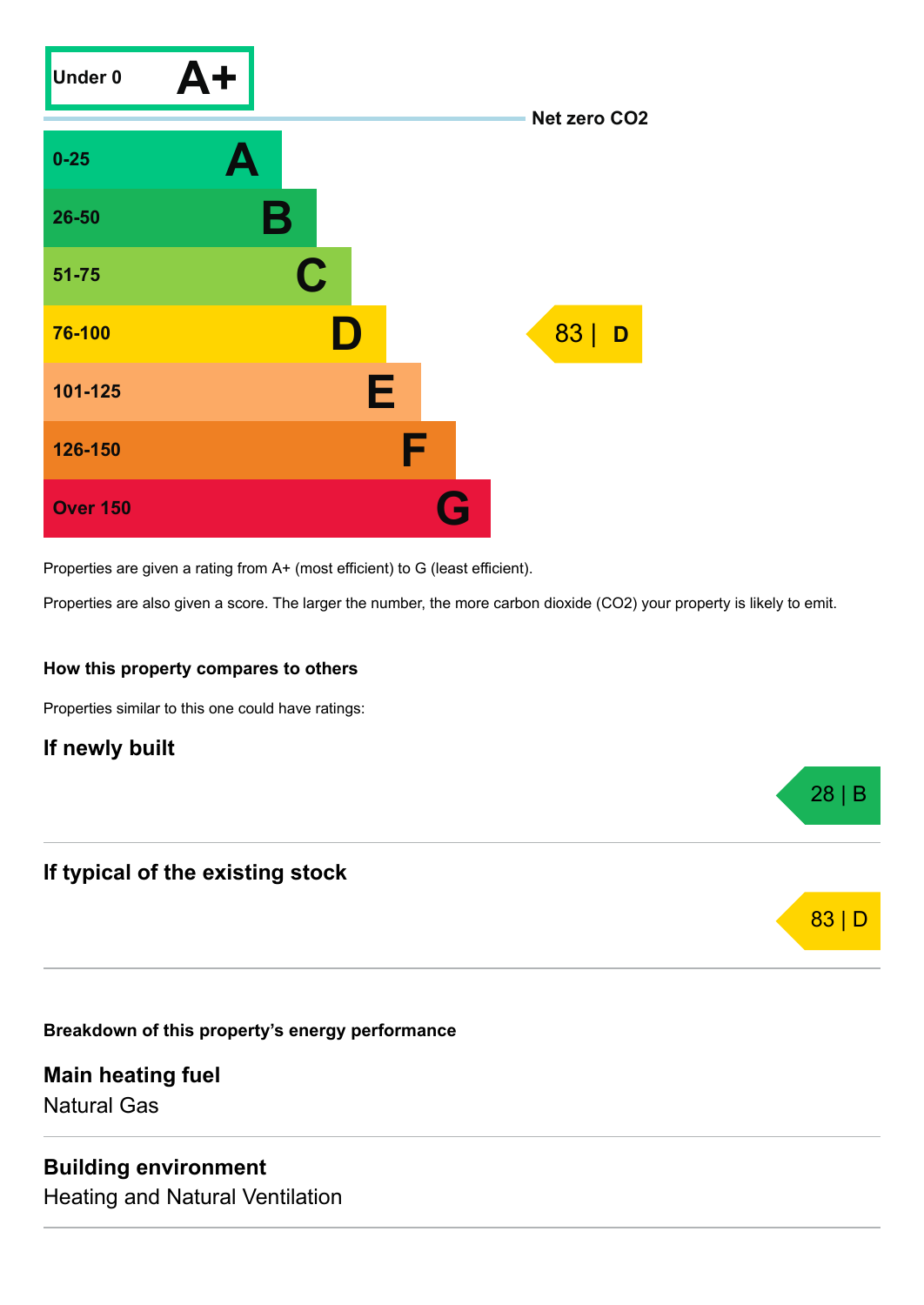3

# **Building emission rate (kgCO2/m2 per year)**

69.73

#### **Recommendation report**

Guidance on improving the energy performance of this property can be found in the recommendation report [\(/energy-certificate/9920-7959-0444-2881-3044\)](https://find-energy-certificate.service.gov.uk/energy-certificate/9920-7959-0444-2881-3044).

#### **Contacting the assessor and accreditation scheme**

This EPC was created by a qualified energy assessor.

If you are unhappy about your property's energy assessment or certificate, you can complain to the assessor directly.

If you are still unhappy after contacting the assessor, you should contact the assessor's accreditation scheme.

Accreditation schemes are appointed by the government to ensure that assessors are qualified to carry out EPC assessments.

# **Assessor contact details**

# **Assessor's name**

JOHN HARTLEY

# **Telephone**

01543 222916

#### **Email**

[johnvhartley@btinternet.com](mailto:johnvhartley@btinternet.com)

# **Accreditation scheme contact details**

**Accreditation scheme** Elmhurst Energy Systems Ltd

# **Assessor ID**

EES/001314

# **Telephone**

01455 883 250